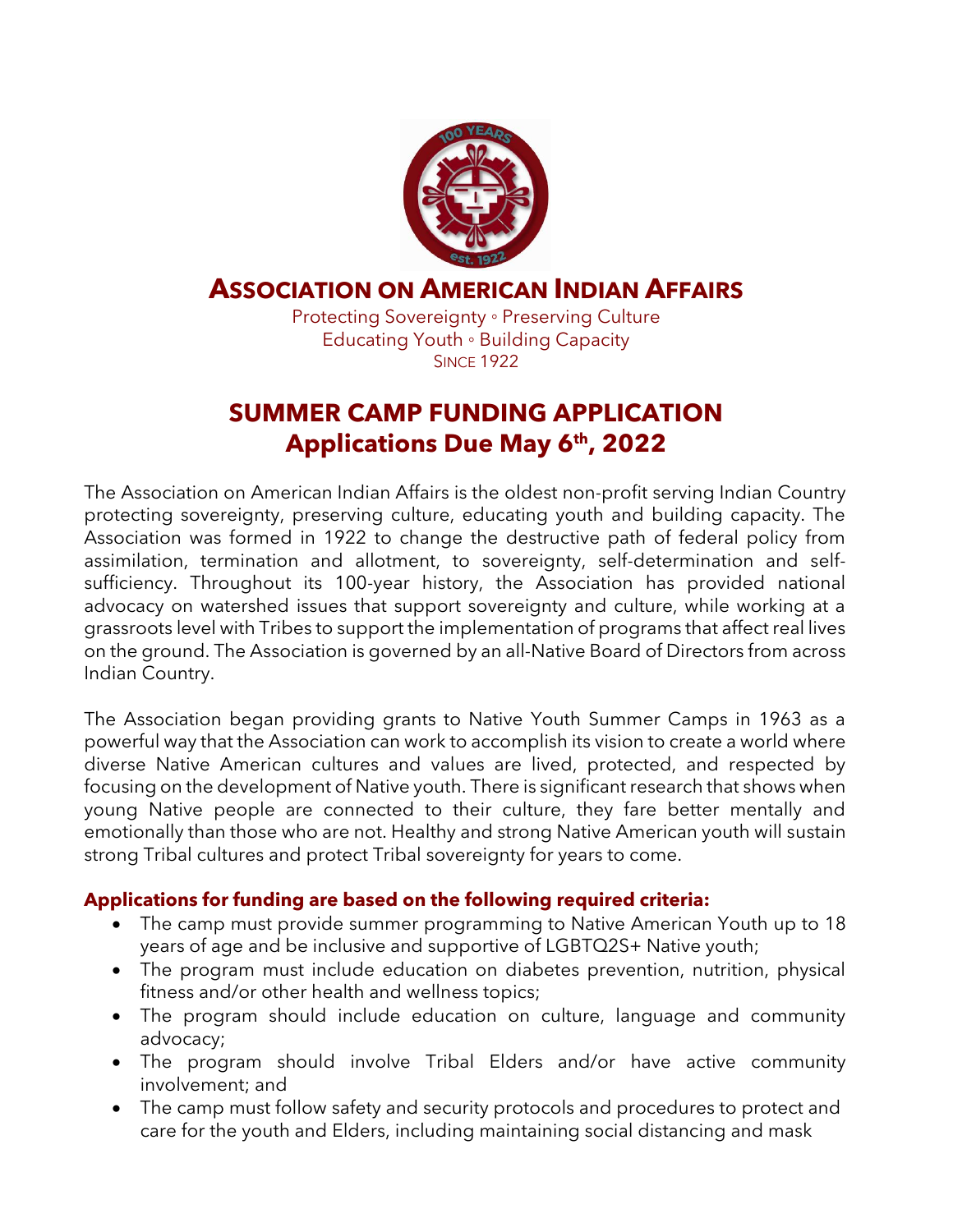wearing when needed, and provide education for hand washing, and how infectious disease can spread.

#### **Requirements for a successful grant:**

Native Youth Summer Camps that are approved for funding must submit a 2–3 page report at the end of the camp or no later than September 15, 2022, that provides a description of activities that include:

- How many Native youth participated, their ages and which Native Nations were represented;
- How the camp was inclusive and supportive of LGBTQ2S+ Native youth;
- How the program included education on diabetes prevention, nutrition, physical fitness and/or other health and wellness topics;
- How the program included education on culture, language and community advocacy;
- How the program involved Tribal Elders and/or have active community involvement;
- Length, term and dates of the camp;
- How the program followed safety and security procedures to protect and care for the youth; and
- The program should submit photography and other information (electronically if possible) with its report if it has included a photo release from youth included in the pictures.

#### **Applications are due on May 06, 2022.**

Please submit the application by email only to: [general@Indian-Affairs.org](mailto:general@Indian-Affairs.org)

Funding for the Association's Native Youth Summer Camp Grants is dependent upon the generosity of our donors. Funding may vary from year to year; therefore, an award is not guaranteed. The Association generally does not have the ability to fund costs for entire summer programming. Funding provided is usually between \$200 and \$1,000, depending on the number of qualified programs applying for funding.

If you have questions about your application, please email at general@Indian-Affairs.org or call (240) 314-7155.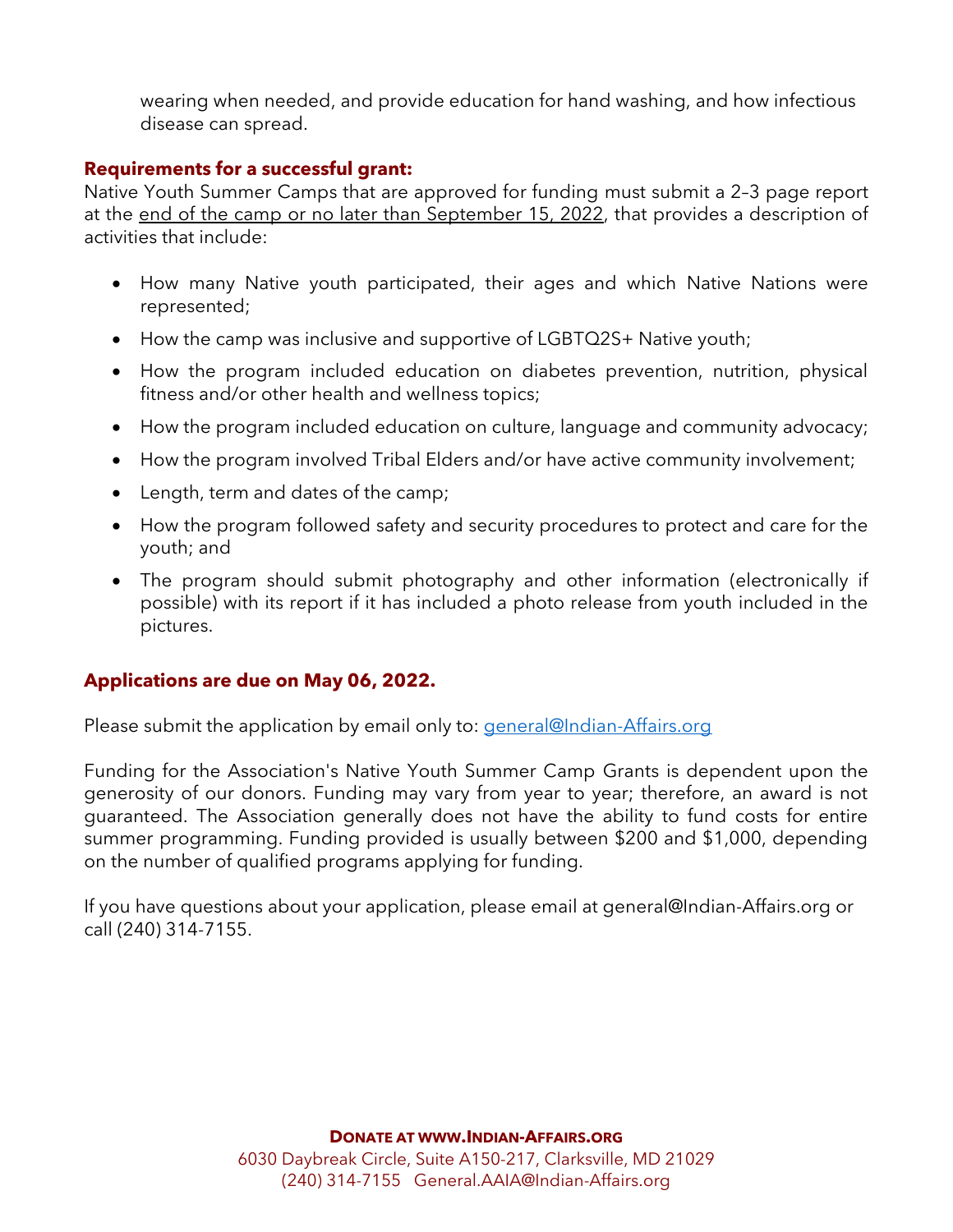

# **Association on American Indian Affairs Summer Camp Funding Application**

### **Please complete this application and submit to [general@indian-affairs.org](mailto:general@indian-affairs.org) by May 06, 2022**

|                                                                                                     | Mailing Address: The Mailing Address: The Mailing Address: The Mailing Address: The Mailing Address: The Mail  |  |  |  |  |  |  |  |
|-----------------------------------------------------------------------------------------------------|----------------------------------------------------------------------------------------------------------------|--|--|--|--|--|--|--|
|                                                                                                     |                                                                                                                |  |  |  |  |  |  |  |
|                                                                                                     | Primary Contact Name & Title (if applicable): __________________________________                               |  |  |  |  |  |  |  |
|                                                                                                     |                                                                                                                |  |  |  |  |  |  |  |
|                                                                                                     | Alternate Contact Name & Title (if applicable): _________________________________                              |  |  |  |  |  |  |  |
|                                                                                                     |                                                                                                                |  |  |  |  |  |  |  |
|                                                                                                     |                                                                                                                |  |  |  |  |  |  |  |
|                                                                                                     |                                                                                                                |  |  |  |  |  |  |  |
| Is this a day camp or overnight? ______________How many years has this camp operated? _______       |                                                                                                                |  |  |  |  |  |  |  |
|                                                                                                     |                                                                                                                |  |  |  |  |  |  |  |
|                                                                                                     | How many years has this camp operated? _________Number of Youth Campers Expected: _________                    |  |  |  |  |  |  |  |
| Ages of Youth Campers Expected: __________________Number of Volunteers: ___________________________ |                                                                                                                |  |  |  |  |  |  |  |
| Number of Elders: _____________                                                                     |                                                                                                                |  |  |  |  |  |  |  |
| Total Camp Budget in Dollars: 1988 1999                                                             |                                                                                                                |  |  |  |  |  |  |  |
|                                                                                                     |                                                                                                                |  |  |  |  |  |  |  |
|                                                                                                     | What are the other sources of funding the camp will receive? ____________________                              |  |  |  |  |  |  |  |
|                                                                                                     | Is there a charge for participants to attend camp? Interactionally presequence of the resonance of the state o |  |  |  |  |  |  |  |
|                                                                                                     | Describe the purpose and goals of your camp. ___________________________________                               |  |  |  |  |  |  |  |
|                                                                                                     |                                                                                                                |  |  |  |  |  |  |  |

**DONATE AT WWW.INDIAN-AFFAIRS.ORG**

6030 Daybreak Circle, Suite A150-217, Clarksville, MD 21029 (240) 314-7155 General.AAIA@Indian-Affairs.org